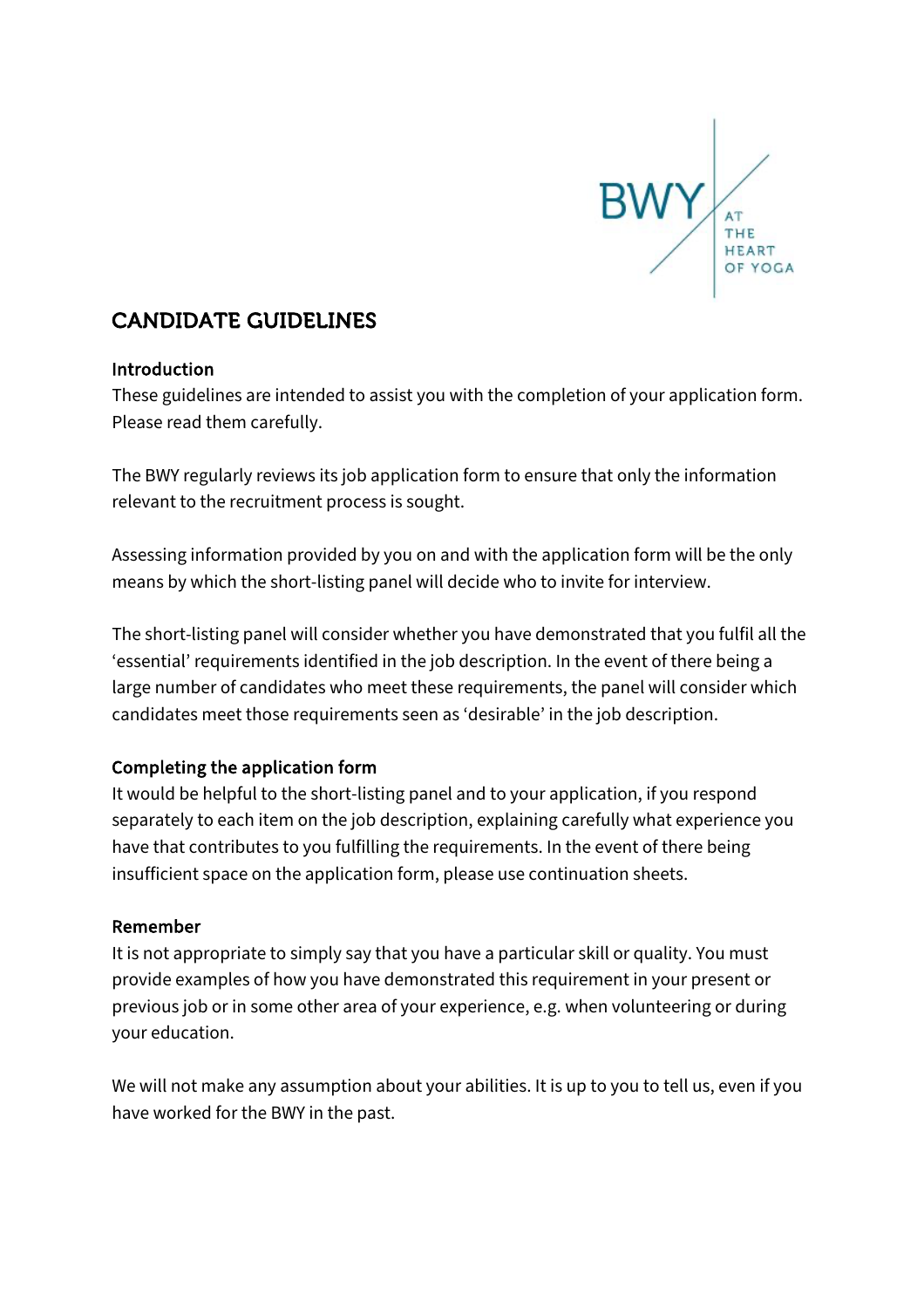Tell us in the space provided of any requirements you have – for example, in relation to online access or dates when you can attend interview.

Please complete the forms in black ink or typescript.

Please provided all relevant telephone numbers and email address / addresses.

# CVs

For Communications and Engagement Team positions CVs will not be accepted. The application form must be completed.

## References

You have been asked to provide details of people who can be contacted to provide a reference in support of your application. The first reference must be a current employer or, if you are unemployed, your most recent employer. If you have never been in employment, please give details of someone who knows you well. However, this should not be a friend or relative. For instance, university students should give their course tutor.

If for any reason you have changed your name, e.g. by marriage or deed poll, then please indicate by which name your referee will know you.

Our normal practice is to only seek references for shortlisted candidates and for this to be done prior to interview taking place. If there is any reason why you would not want us to contact your employer prior to interview, please let us know.

# Eligibility to work in the UK

We have a legal responsibility to ensure only individuals who are entitled to live and work in the UK are employed by the BWY.

In all cases, before you begin work, we are required to confirm your eligibility to work. We will undertake necessary document checks required by the UK Border Agency.

All offers of employment are made subject to verification of eligibility to work in the UK and to undertake the employment offered by the BWY.